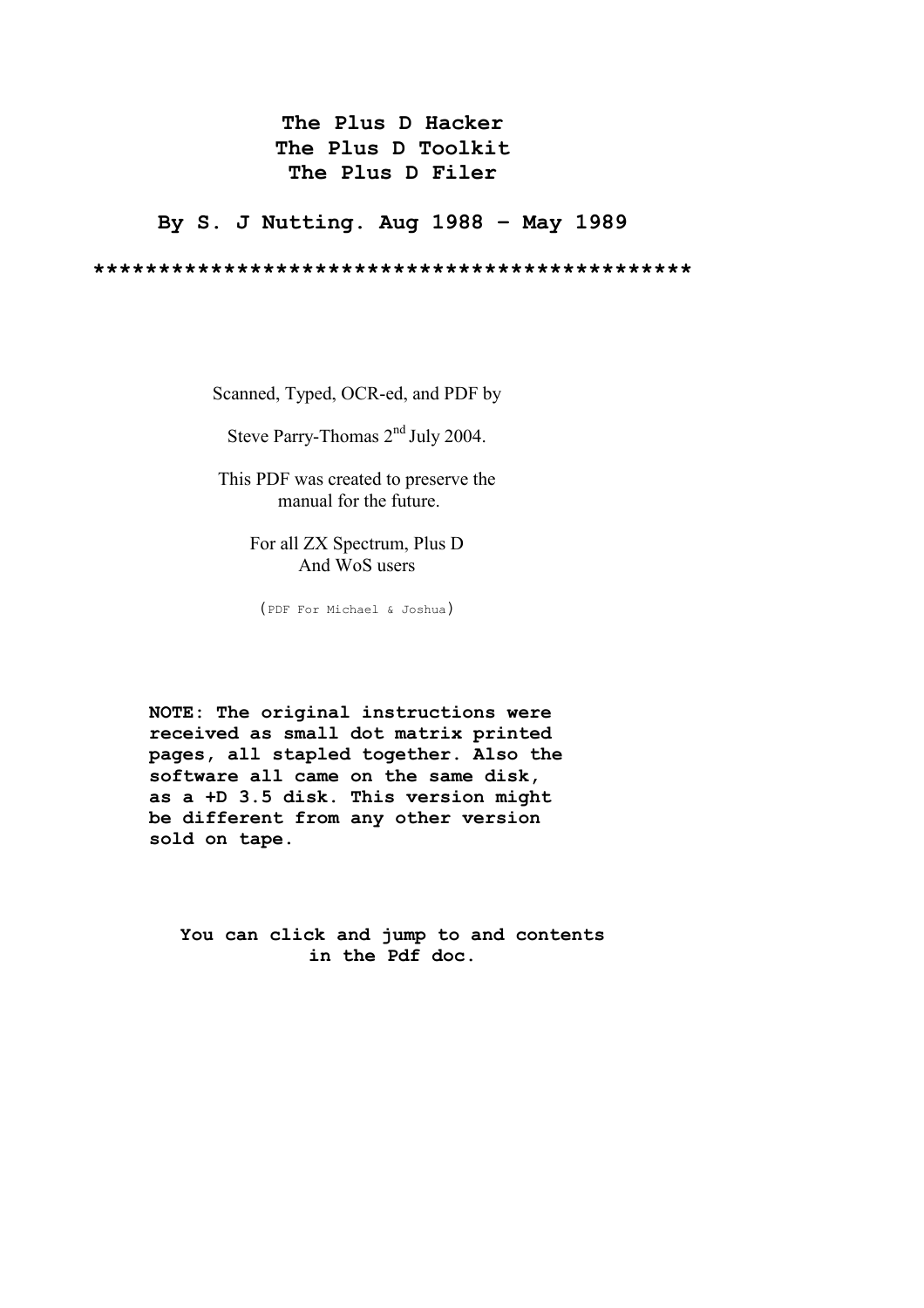## **[PLUS D TOOLKIT](#page-3-0)**

[Introduction](#page-3-0) [TOOLKIT 1 Disc repair commands](#page-3-0) [RUN \\*t](#page-3-0) [RUN \\*m](#page-3-0) [RUN \\*r](#page-4-0) [TOOLKIT 2 Tape,clock,data routines](#page-4-0) **[RUN \\*t](#page-4-0) [RUN \\*d](#page-4-0) [RUN \\*c](#page-5-0) [RUN \\*a](#page-5-0) [RUN \\*p](#page-5-0)** [TOOLKIT 3 Disc to disc](#page-5-0) [RUN \\*d](#page-5-0) [TOOLKIT 4 Snapshot 48K compressor](#page-6-0) [RUN \\*d](#page-6-0) [RUN \\*b](#page-6-0) [TOOLKIT 5 Snapshot 128K compressor](#page-6-0) [RUN \\*l](#page-6-0)

## **[PLUS D HACHER](#page-7-0)**

**[Introduction](#page-7-0)**

**[Returning back to basic using key R](#page-7-0) [Key S Disassemble](#page-8-0) [Key T Text Listing](#page-8-0) [Key Q Graphic Picture Search](#page-8-0)** [Key S Search String](#page-9-0) [Key I Infinite Lives Search](#page-9-0) **[Key F Find Blocks](#page-9-0) [Key B Block Fill](#page-9-0) [Key P Pokes](#page-9-0)**

[Extended Basic Commands.](#page-10-0)

| INTRODUCTION          |
|-----------------------|
| COLOUR                |
| <b>DELETE</b>         |
| <b>FREE</b>           |
| PEEK                  |
| <b>INSERT</b>         |
| <b>SEARCH</b>         |
| UDG                   |
| <b>DECIMAL to HEX</b> |
|                       |
| <b>HEX to DECIMAL</b> |
| <b>BLOCK</b>          |
| <b>MOVE</b>           |
| <b>PAGE</b>           |
| <b>GRID</b>           |
| SPRITE                |
| <b>ATTR</b>           |
| <b>FRAME</b>          |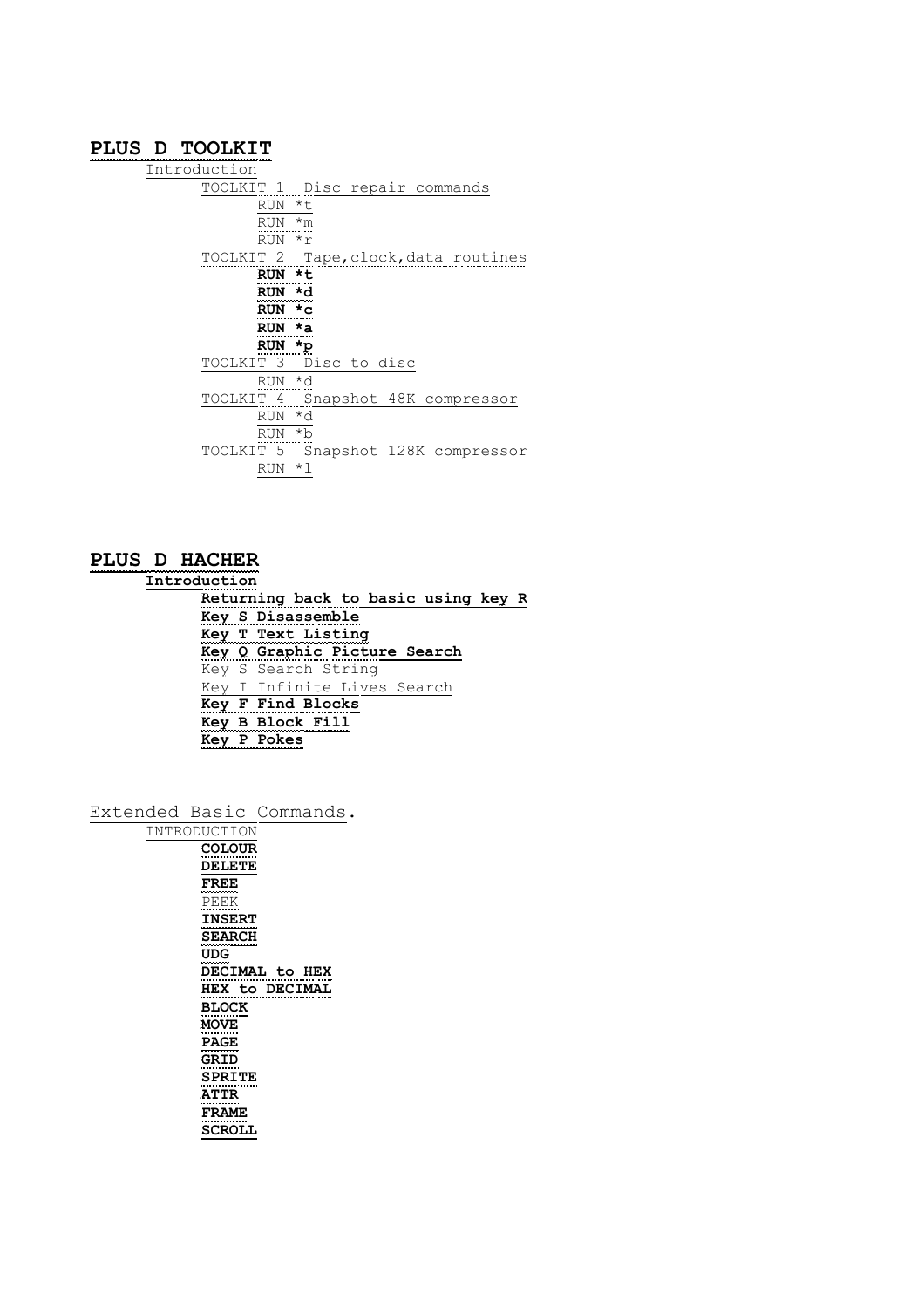# **[Plus D Filler](#page-13-0)**

[Introduction](#page-13-0)

[Add](#page-13-0) [LOAD](#page-14-0) [Next](#page-14-0) [Edit](#page-15-0) **[Wipe](#page-15-0) [Search](#page-15-0)**

[Memory](#page-15-0)

[Copy](#page-15-0)

**[Technical Info](#page-16-0)**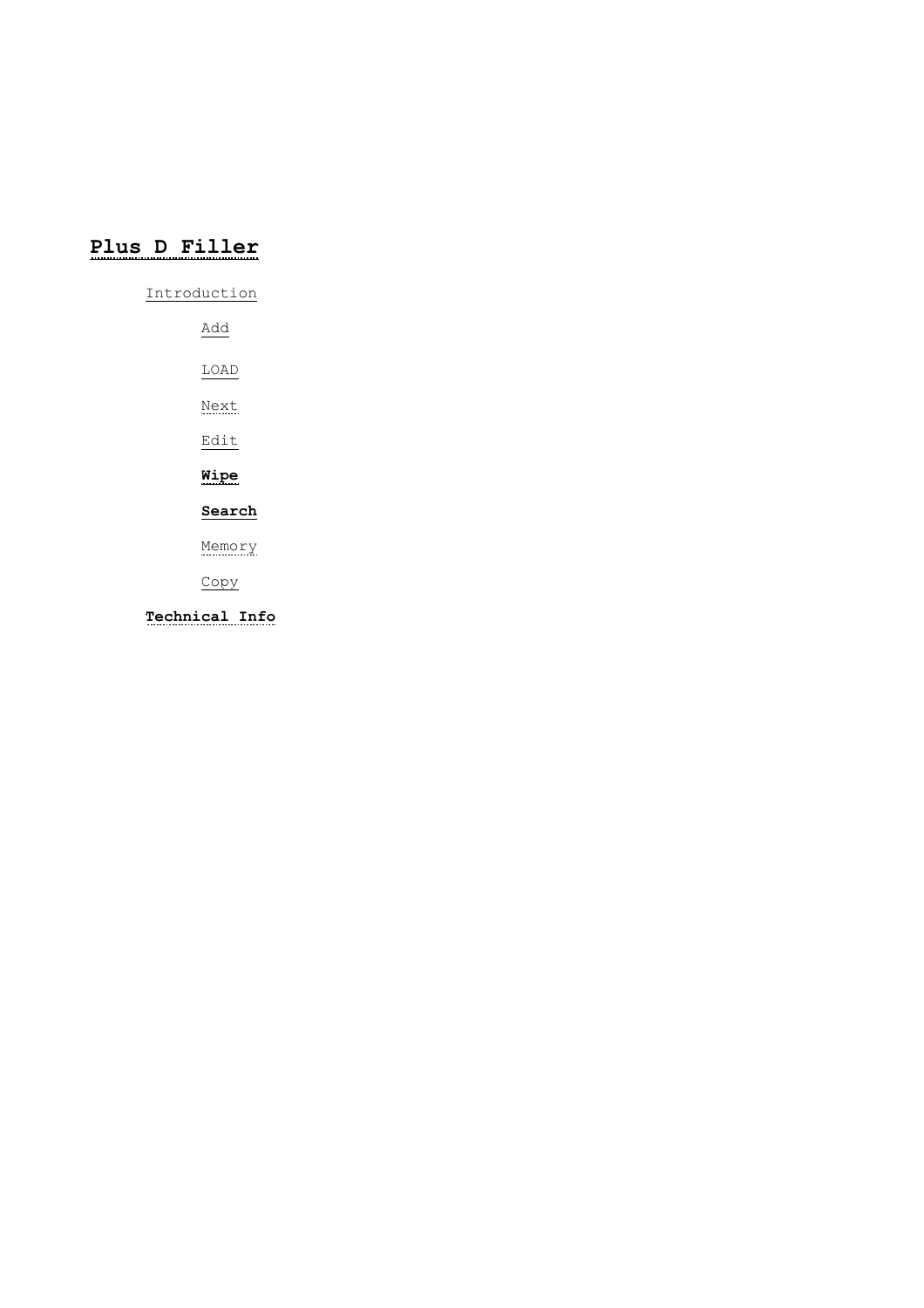## $- 1-$ **PLUS D TOOLKIT**

#### <span id="page-3-0"></span>**Introduction**

Plus D Toolkit is for use on the Plus D using system DOS 2/2a\* Boot up your own system DOS containing the number of Drives you have, printer codes etc. Then type LOAD and play in the Tape. You should see the following files on the Disc :-

| 4 TOOLKIT | $\overline{1}$ | 4              | CDE     | 16384,2023 |
|-----------|----------------|----------------|---------|------------|
| 5 TOOLKIT |                | $\overline{4}$ | CDE     | 16384,2009 |
| 6 TOOLKIT |                |                | 3 5 CDE | 16384,2062 |
| 7 TOOLKIT | 4              | $\overline{4}$ | CDE     | 16384,1943 |
| 8 TOOLKIT | 5 2            |                | CDE.    | 16384,559  |

LOAD P number (4-8) to load and initialise the Extended Basic. The Extended Basic uses no Spectrum memory whatsoever, resetting or RANDOMIZE USR 0 and NEW cannot destroy the routines that are held in a special area inside Plus D Ram.

#### **TOOLKIT 1 Disc repair commands**

#### **RUN \*t TEST**

Insert the Disc into drive 1 you would like to test for Bad sectors, warning routine will corrupt data on disc make sure there are no files you want held on the Double Sided Disc.

The whole process takes 35 minutes printing any bad tracks and sectors on the screen, whether they are unreliable or permently damaged. If however you see the message, **CANNOT REPAIR DAMAGE** then one of the first 40 sectors (Directory Catalogue sectors) has been damaged, therefore the Disc cannot be repaired.

After the comprehensive 35 minute testing, a file will be saved at the end of the Cat directory Program no 80 as:-

80 zzzzzzzzzz number of bad sectors CDE 0,no of bytes damaged This file holds the bit map of all the Bad sectors on the Disc So when you save other files on the Disc the special file will make sure it does not save on those Bad sectors.

Also save this file on Disc;-

**SAVE dl"discmap001" CODE 13917,400** this holds the bad sectors so when you next want to Format this faulty Disc again use it with the RUN \*a command, see below. ... ...

So If you have a faulty Disc that when you Format it, it drops back to Basic with sector error, don't throw away the Disc use the test command to repair the Damage. If you have been to the ZX Microfair its easy to find many Double sided double Density Discs which are faulty, selling at only 50p each, with this routine you can now repair these Bad Discs and use them, I would recommend they are used for Backing up other Discs rather than use them to hold important data which are constantly being saved and loaded such as Assembler work. Remember these faulty discs can only be repaired if the Cat Directory sectors are all right

#### **RUN \*m MAP**

This command will Repair Damaged Discs like the above command in just 1 minute using the discmap which was saved earlier. Load this file in by **LOAD dl"discmap00l"** CODE then type in :- **RUN \*m** to repair the damaged disc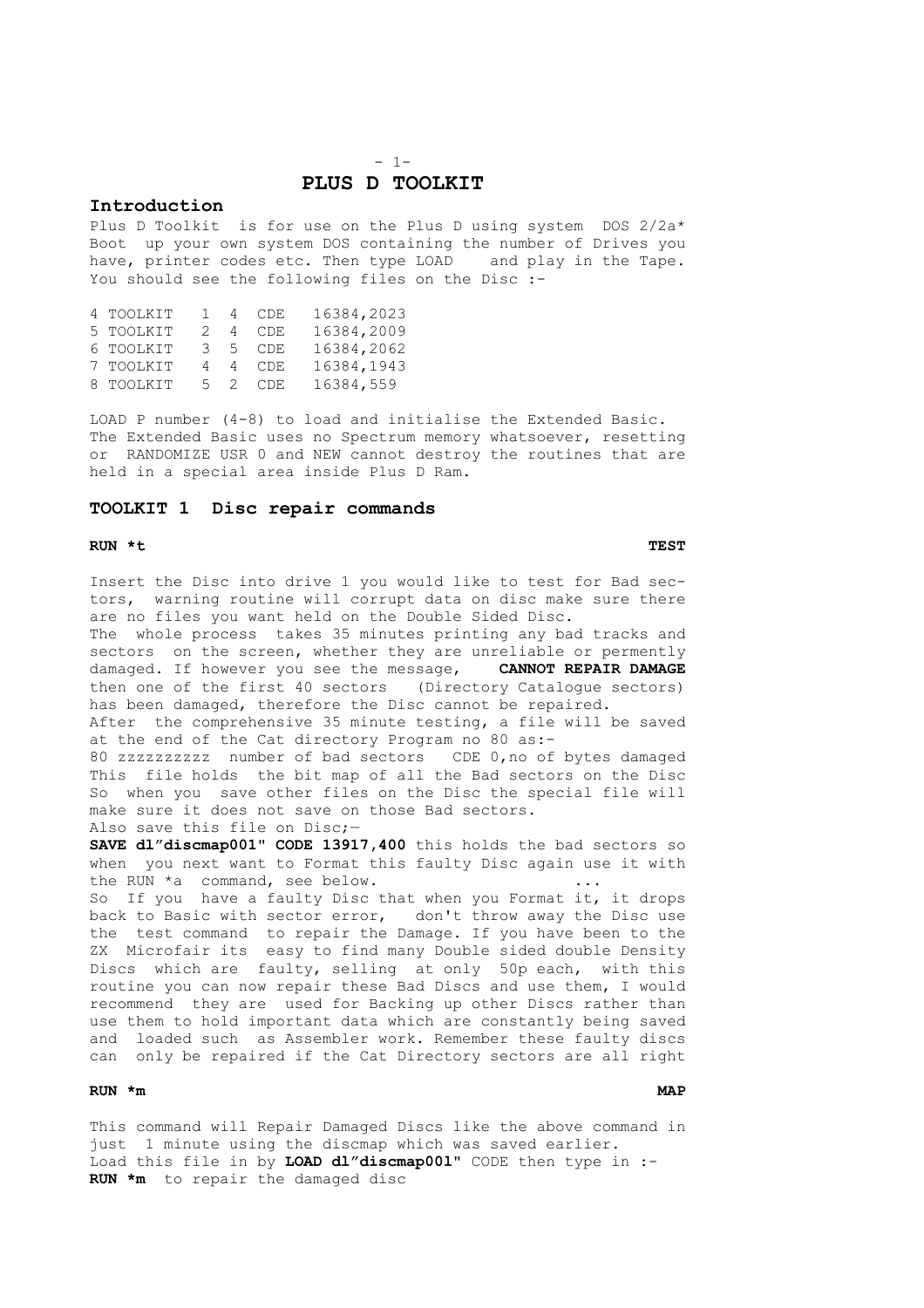#### <span id="page-4-0"></span>**RUN \*r"filename",drive,type,**  $\frac{1}{2}$  **RESTORE**

**RUN \*r exolon ,2,5** will restore filename exolon which was previously erased, from dive 2, file type Snapshot 48K. type value defined as follows:-

| 1 Basic           | Screens         |
|-------------------|-----------------|
| 2 Numeric Array   | 8 Special File  |
| 3 Character Array | 9 Snapshot 128K |
| 4 Machine Code    | 10 Open File.,  |
| 5 Snapshot 48K    | 11 Execute File |
| 6 Microdrive File | 12 WHAT?        |

error messages are given if filename exceeds 10 characters, drive is not 1 or 2, type not in range from 1-11

### **TOOLKIT 2 Tape,clock,data routines**

#### **RUN \*t TAPE**

This command will transfer Tape Software to Disc Automatically When the message Play Tape appears on the screen then press Play on the Tape Recorder. The first header will be loaded after displaying the Header of that file with all the relevant intonation then the second header is loaded containing the program data.The file will then save to Drive l, the overwrite (Y/N) will appear if the same file exists on the Disc. Loading error may come up now and again meaning the file loaded from tape is faulty, and will not Be transferred to Disc. If when a file is loading from Tape and you do not want it to save to Disc press SPACE to load in the next file from tape. Pressing key B and SPACE together will return you back to basic. If file type error is printed then the file loaded from tape is not Basic, Numeric Array, Character Array or Machine code. Note even Machine code 16384,49152 which use all spectrum memory can be copied to Disc.

**RUN \*d addr, len, linestart, step, dataperline DATACOMPILE RUN \*d 0,256,10 5,8** will convert code from address.0 with a length of 256 bytes into data statements from line 10 in steps of 5 with 8 data values per line. Note place the above command in line 9999 and RUN 9999, don't Use as a direct command. **addr** can be from 0-65535 but address 0-16383 are Plus D area. **len** can be any value so long as there is enough memory to do so. **linestart** from 0-9999 **step** from 1-1000 **dataperline** maximum of 690 Note the Screen is used as a temporary buffer. error messages are given if linestart is not in range of 0-9999 step exceeds 1000, dataperline exceed 690.

## **RUN \*r line.no of x's REM**

**RUN \*r 10,64** will insert 64 x's in line 10. useful for inserting machine code in REMs. error messages if line not 0-9999

#### $- 2 -$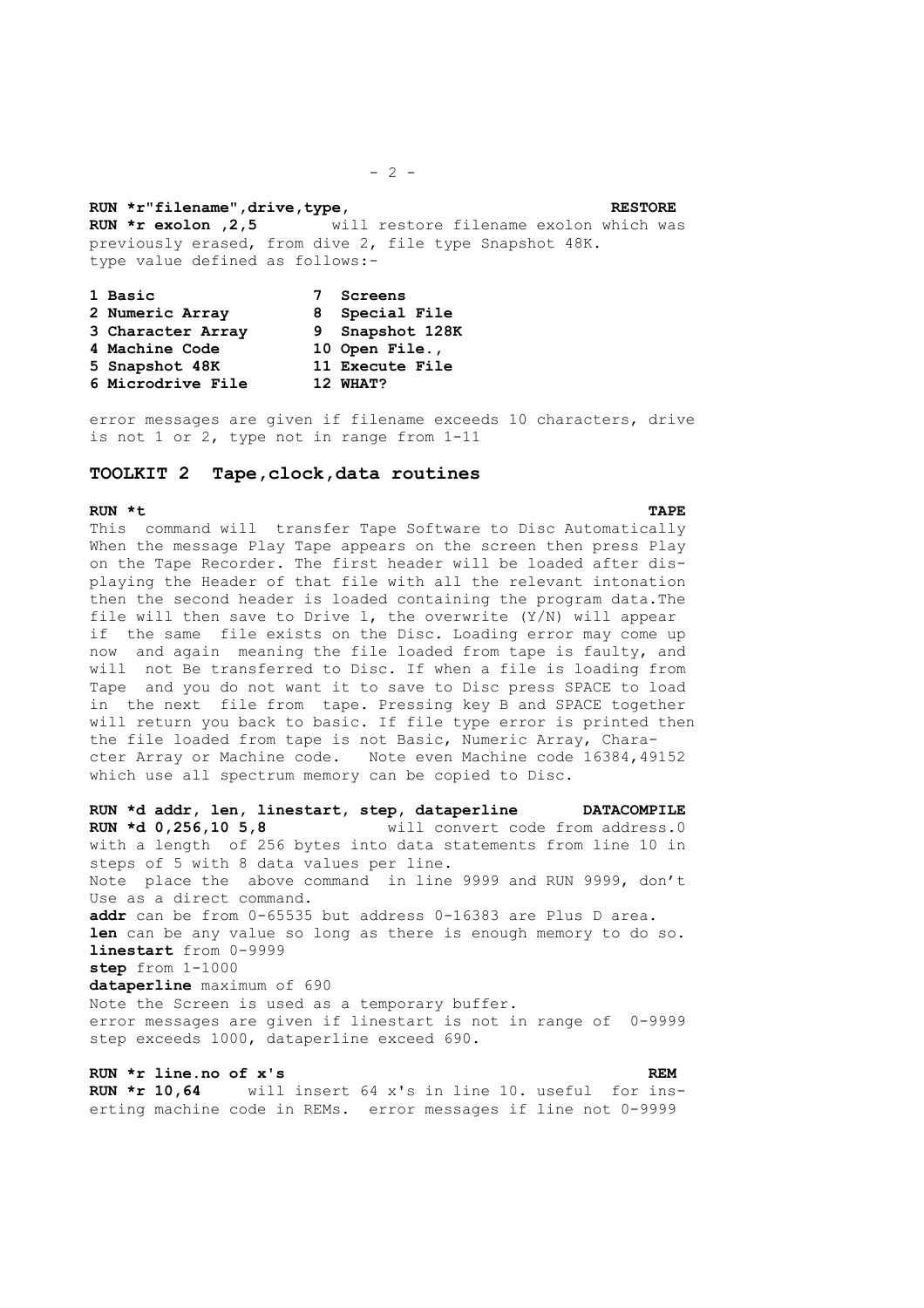<span id="page-5-0"></span>**RUN \*c** hour, min, sec CLOCK **RUN \*c 10,48,4** will set the interrupt clock to 10 hours 48 mins and 4 secs.

**RUN \*a hour,min,sec ALARM RUN \*a 12,0,0** will set the alarm for 12 o'clock, when the time la reached the border will flash with a little noise,press key X to stop alarm.

**RUN \*c** turns clock and alarm off **CLOCK OFF**

RUN \*p line, col **POSITION RUN \*p 23,24** will position the clock digits to the bottom right hand corner of screen.

### **TOOLKIT 3 Disc to disc**

**RUN \*d DISC**  This command will catalogue all the 80 files held on Drive 1 on the screen in 64 character mode. Key 6 and 7 moves the cursor up and down the screen, Key 0 selects the files next to the cursor pressing key 0 again will deselect that file. Key 1 selects all files from cursor position downwards towards the last file P80. Space will exit selection mode. File types are as follows:-

| ERA Erase                                                   | 4 CDE Machine code 8 SPE Special |                                        |
|-------------------------------------------------------------|----------------------------------|----------------------------------------|
| 1 BAS Basic                                                 |                                  | 5 048 Snapshot 48K 9 128 Snapshot 128K |
| 2 NUM Numeric Array 6 MIC Microdrive 10 OPN Open file       |                                  |                                        |
| 3 CHA Character Arr 7 SCR Screen\$ file 11 EXE Execute file |                                  |                                        |

Key E from the main menu will Erase the selected files from Drvl

Key R will recover selected files from Drive 1 that have been erased, as each file is pointed by the cursor there will be a pause, enter a number from 1-9 which represents the file type. e.g. the cursor is pointing to a file called Snap A which has been erased, pressing number 5 will recover the Snapshot 48K file "Snap A" .

Key C will catalogue the next disc in drive 1.

Key F will format Drive 2, pressing Enter will Format the Disc Space aborts in case you pressed Key F by mistake.

Key S will save all the selected files from drive 1 onto drive 2 However files ERA, MIC, SPE, 128, OPN, EXE cannot be copied as there was not enough space in plus D Ram to cater for all file types. But files BAS,NUM,CHA,CDE,SCR,048 the most commonly used will.

Key SPACE will reset the Computer.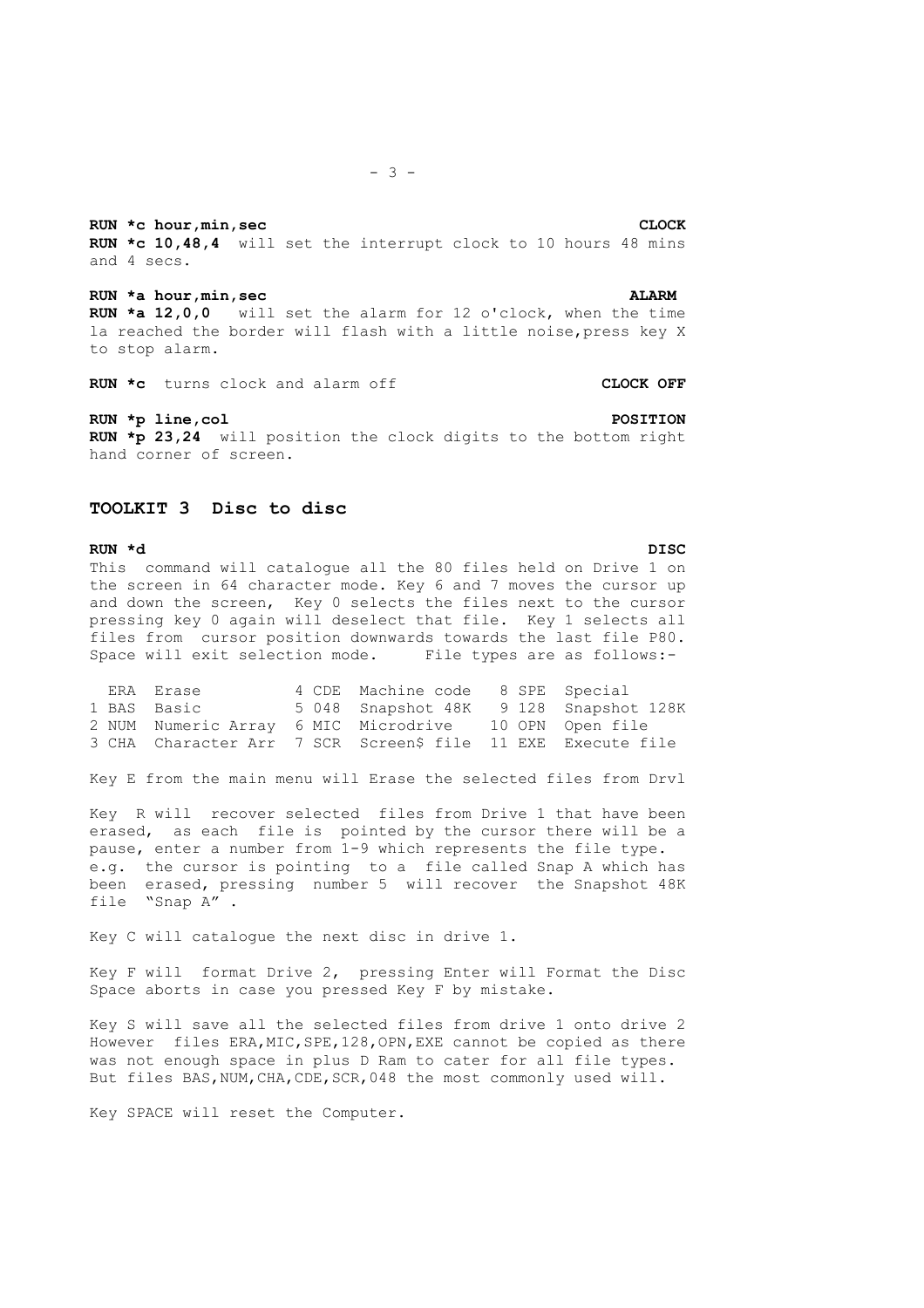#### $4$   $-$

#### <span id="page-6-0"></span>**TOOLKIT 4 Snapshot 48K compressor**

(2 drives)<br>**RUN \*c program number (1-80)** Compress Snapshot 48K files from drive 1 starting at program number onwards. RUN \*c1 copies all the 48K Snapshots. The Compressing process takes up to 5 minutes to get the best possible compactness, you may see now and again screen corruption this is normal. Once finished the file is transferred to drive 2.If.however you see red and black border lines then the same file exists on drive 2 Press y to erase that file and to save the compressed file OR Change Disc in Drive 2, press n to save the compressed file When finished loading all Snap 48K files, RANDOMIZE USE 0 sets In Note however there, are a small number of Games that cannot Be Compressed, if this is so the file will not be saved and the Next file from drive 1 will be loaded.

**RUN \*ldrive "filename"** same syntax as 128K version only this loads in compressed 48K files.

**RUN \*b** will back up all Compressed Snapshot 48K files from drive 1 and save them onto drive 2.

(1 drive) All loading and saving on the **RUN \*cprogno** and **RUN \*b** will use drive 1. Red and cyan border lines means insert Disc for Loading, Yellow and blue for saving, ENTER will execute the Disc process.

## **TOOLKIT 5 Snapshot 128K compressor**

There are 2 commands plus another Snapshot button key. **CLEAR 32767**: **RUN \*c**. this will clear Extra Ram Pages 0,1,2,3,4.6 to byte zero which should be used before compressing Snap i28K 1'iles.Next load in the File you wish to compress, then press the Snapshot Button, pressing key 5 will save a normal 128K File but Key 6 will compress. the file to Disc. Compressing can range from 30K for a small Basic Program upwards. To load in the Special file the normal **LOAD \*d"filename"k** cannot be used instead the following must be used;-

#### **RUN \*ldrive"filename"**

**RUN \*l2"zub"** will load and uncompress file "zub" from drive 2. Loading takes from 4-10 sees depending on length of file.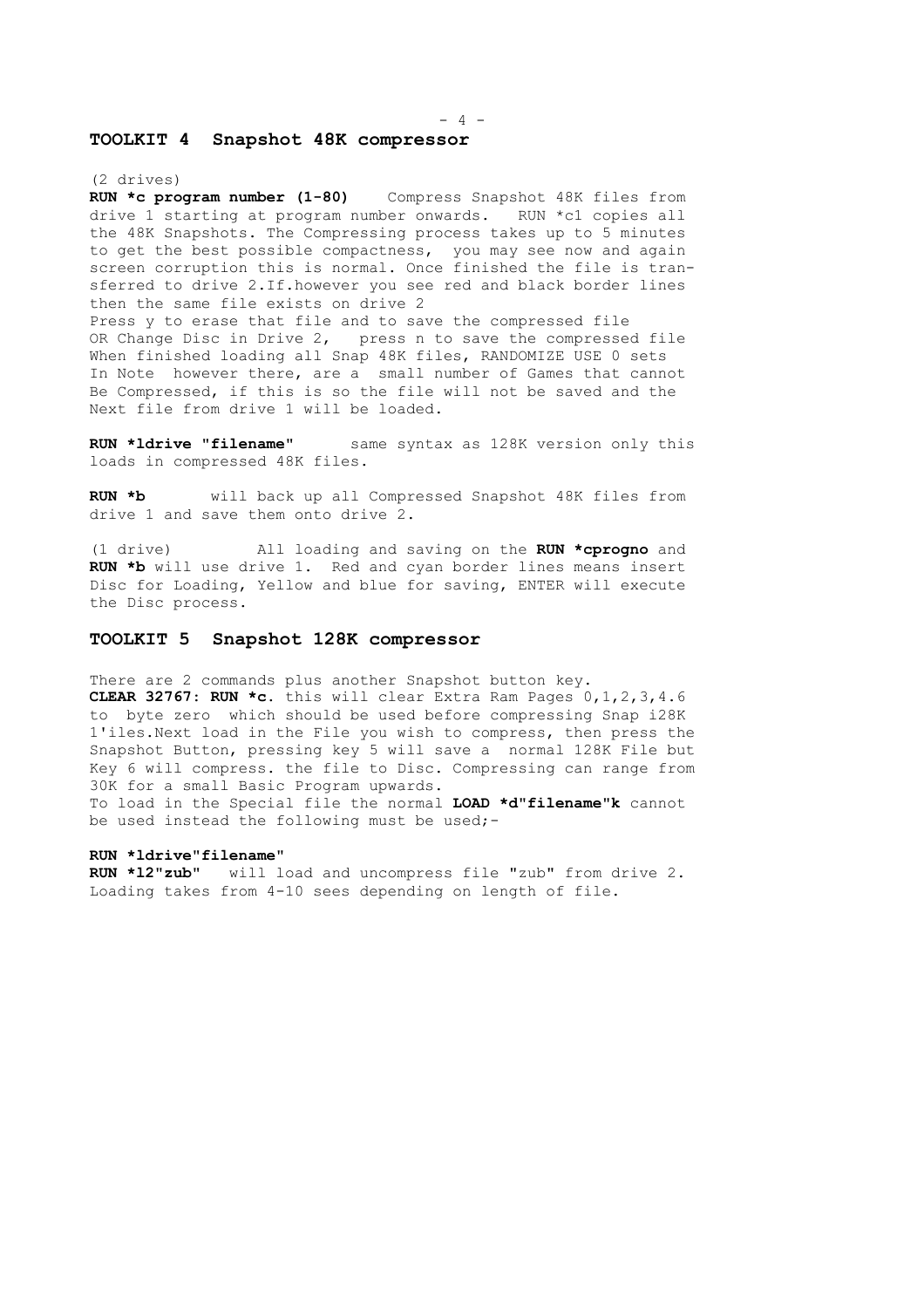#### **PLUS D HACKER**

#### <span id="page-7-0"></span>**Introduction**

Plus D Hacker is for use on the Plus D Interface using version 2/2a System Dos. The software on the Tape will automatically transfer PDH to an empty Disk held in Drive 1. To do this you will need to Load In your System from Disc by RUN Which holds data on how many Drives you have, Printer codes etc. With this Loaded, type LOAD """" an play in the tape.

## **1 +SYS HACK 14 CDE 8192,6658 2 HACKER SJN 39 SPECIAL 3 +SYS GRAPH 14 CDE 8192,6656**

The files take up 67 sectors or 33.5K this leaves 746.5K Space on a Double Sided Disc for your use. Turn your Computer Off then On again, then type RUN followed by Enter to boot up and activate Plus D Hackers Initialising process Next load in a game or type some Basic. Make sure PDH Disc is in Drive 1, then press the Snapshot Button and then number zero. After a short while (9 secs) you will be presented with a Menu of 7 options described on the next page. **Key R** will return you back to the place you pressed the Snapshot button. This take 7 seconds. When selecting the other 6 options from the Main Menu, you will

need to press key **Y** or **N**. If you are going to use the Printer or not. If you are In 128K Mode then the Page number will need to be typed in from 16-23 see table below.

#### **Paging on the 128K Spectrum**

In Spectrum 128K mode the memory layout is set out as 8 areas of 16K 3 of these are the normal 16384 - 65535 48K areas The other<br>5 extra RAM areas are paged into 49152-65535, when inputting a 5 extra RAM areas are paged into 49152-65535, Page number on any of the Plus D Hacker routines use the numbers 16-23, if using the Graphic Picture Searcher then use nos 0-7 0<br>0 16 NORMAL 49152,16384 0 16 NORMAL 1 17 EXTRA RAM1 49152,16384 3 19 EXTRA RAM2 49152,16384 4 20 EXTRA RAM3 49152,16384 6 22 EXTRA RAM4 49152,16384 7 23 EXTRA RAM5 49152,16384

#### **Returning back to basic using key R**

If you are playing a computer game and would like to Save parts of memory then go into Pokes mode, enter **POKE 23730,23999** and **JP to 4535**, when you then return back to a game **CLEAR 23999**: NEW comes into force clearing a little bit of space to enter for example **SAVE d1 "filename" 24000,41536**.

Software using the stack in an unusual way. most of these are scrolling games can crash the computer at certain points in the Games when you return back using **Key R.** This is due to the way the Plus D interface saves Registers and Interrupts when you press the snapshot Button.

Also returning to 128K mode will sometimes cause a crash due to a bug in both the Plus D Interface and the Spectrum 128.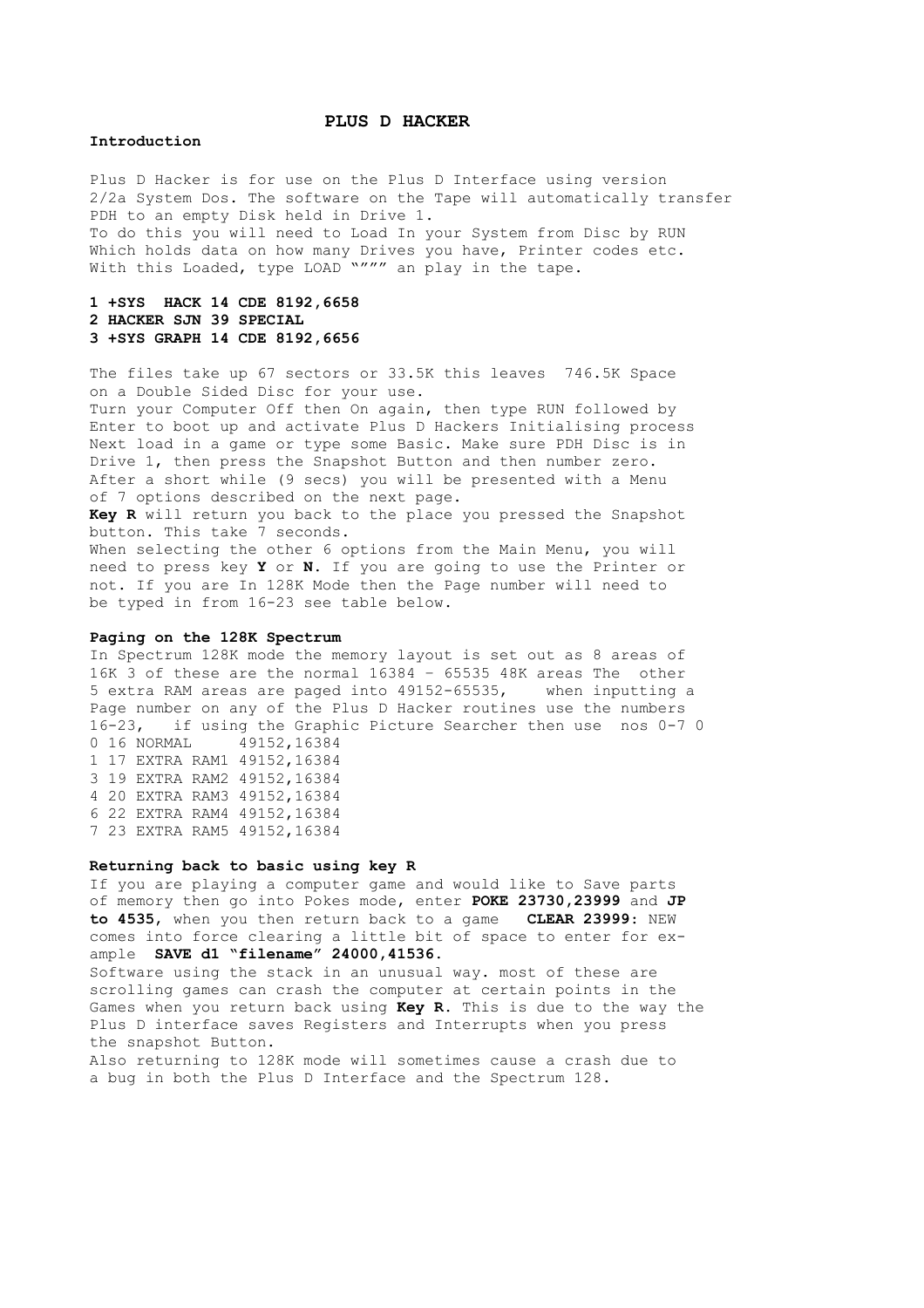#### <span id="page-8-0"></span>**Key S Disassemble**:-

Input the start address from 0-65535 (128K mode Input page no) 0 16383 disassembles Plus D ROM/RAM area. The Diss routine will cope with the 696 Full Standard Op-codes plus a further 102 undocumented Ziglog codes making a Total 798 op-code Disassembly. You may find BAD OPCODE appearing now and then, indicating a non existant opcode this may be part of Grapic data or Table Maps of sows sort. **Key M** returns back to Menu **ENTER** will pause diss, **SPACE** to re-input another address

#### **Key T Text Listing**:-

Key controls the same as Dissemble. The Listing is shown as:- 23296 00 34 45 58 54 OD 06 3A OTEXT.:  $\lambda$ addr  $\lambda$  8 hex bytes  $\lambda$ 32-127 the ASCII form, 1-32 and 128-255 shown as a dot, byte zero as an inverse 0

#### **Key Q Graphic Picture Search**

W- Fast forward Graphics up screen S- Fast Backwards Graphics down screen

Z- Fine tuna Graphics up screen X- Fine tune Graphics down screen Q- Fine tune scrolling left A- Fine tune scrolling right

E- Alter size of screen upward D- Altar size of screen downward 0- Alter size of screen to the left P- Alter size of screen to the right

R- Re input Address M- Return Back to Main menu 0-7 page in spectrum 128 extra Ram 8 or 9 examine screen 1 In Spectrum 128K mode

C- Colour, Most large graphics with plenty of colour will store the attributes after the Picture Data. So If you position the Graphic exactly on the screen especially keys Z,X, then press C to show the attributes for the picture. If random colour is shown then press keys  $Q, A, 0, P$  to search out the attributes. SPACE win abort colour Mode.

B- Block Screen\$ searches for 8creen\$ or thirds held in memory W- Fast forward through memory S- Fast backwards through memory

Q- Fine tune forwards A- Fine tune backwards 0- Fine tune to the left P- Fine tune to the right

C- Hold down to show colour 0-7 page In Spectrum 128 extra Ran SPACE aborts Block Screen\$ mode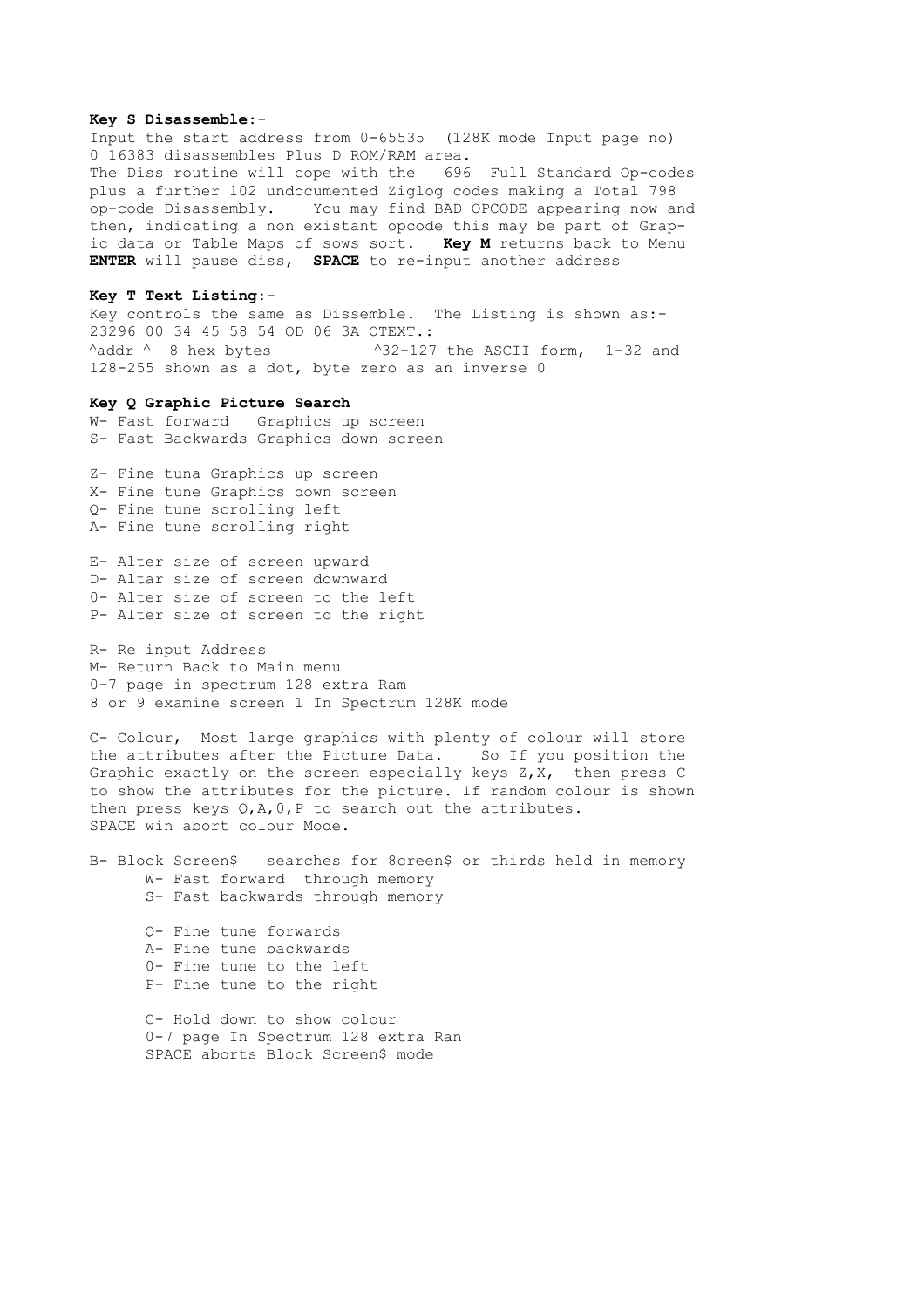#### <span id="page-9-0"></span>**Key S Search String**

Input a string of text up to maximum of 30 characters Text must be enclosed in quotes, dose not matter if text to be searched is Upper or Lower case or spaces between e.g. you would like to search for Game Over Just type;- "GAMEOVER". Note use SYM SHIFT to get a quota. Numbers are separated by a commas use CAPS SHIFT to get a coma, number can be in the range of 0-235 these are treated as a single byte, unless you p1ace a D before the number which would make the number a Double byte. Numbers in the range of 256-65535 are treated as Double bytes. You can also search for mixed text e.g. "TEXT", 13, D128, "S" SPACE is the de1ete key, When text is being searched ENTER will pause, M to abort to Main Manu.

#### **Key I Infinite Lives Search**

This will search for the following opcode:-LD HL, nn This is a common way to decrease lives. DEC (HL) By pokeing the opcode to NOP i.e. byte zero will stop the lives counter reaching zero, when the Infinite 1ives search runs you will see address by poking one address with zero at a time (Go Into Pokes mode to do this), than return back to the Game to see if the Inf 1ives works, If not poke the next address with zero (as found from Infinite lives search). until you have the correct address that works.

#### **Key F Find Blocks**

This will search out blocks of 256 or More bytes occurring of the same type. First the Start-End address is shown followed in brackets the number of bytes this takes up, lastly which data byte is held in that area.

#### **Key B Block Fill**

This option allows you to poke a block of bytes to a certain area, e.g. to Clear the UDG`s type 65368 65538 0,in Spectrum 128K mode you will be asked for the page number.

#### **Key P Pokes**

You will Display all the Registers and Stacks used when you pressed the Snapshot Button, JP is the address that will be executed when you return back to the Game. The two right hand Columns show what is on the Stack. SZ-H-PHC shows the state of the Flags. S=Sign, Z=ZERO, H=HALT carry reset,, P=Parity/overflow N=Add/subtract, C=Carry. 48K denotes 48K mode, 128K for 128 mode also shown the page 16-23 that the game was using. To Alter the registers type in number and Enter to alter the current high light. Press CAPS SHIFT to move the highlight to the next Register. If the Highlight shows a Big square you can input pokes by Inputting the start address followed by the poke byte. Note nos 0-255 are treated as a single byte, 256-65535 as a double byte. SPACE aborts pokes input, M return tack to the Main Menu.

Watch out for the updated version of P1us D Hacker for the SAH COUPE Computer, which will use the full 80 column mode and other new routines.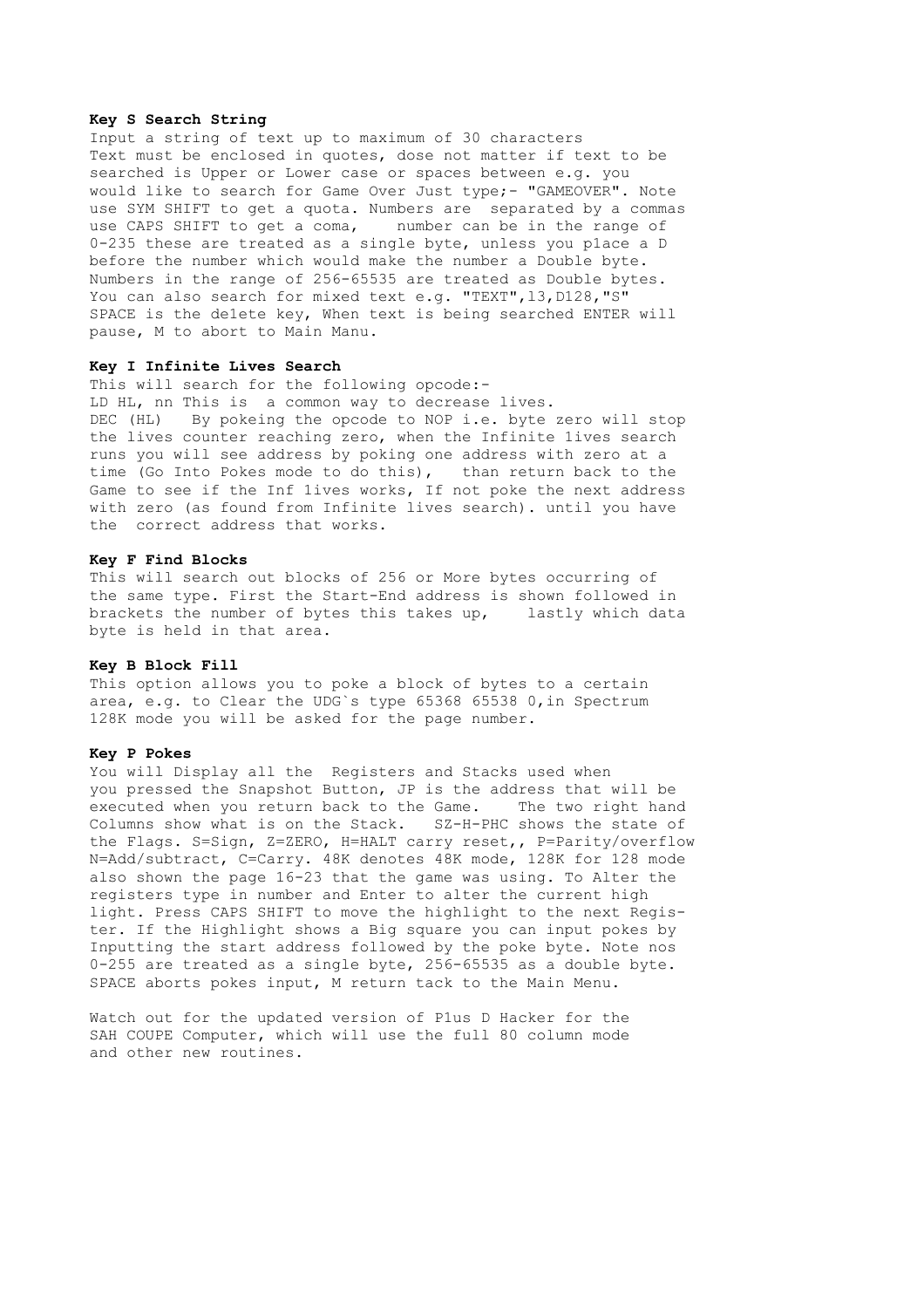#### **Extended Basic Commands**.

#### <span id="page-10-0"></span>**INTRODUCTION**

The file +SYS GRAPH is system file which when loaded by P3 will allow extended Basic which is held in a special area inside Plus D RAM using no spectrum memory whatsoever. Note that the commands are in their shortest form example the Delete command you could type RUN \*del. or RUM \*del p1us any other character from a to z after it e.g. RUN \*delete. or RUN \*delines. Just as long as you type in the minimum characters and type a full stop at the end, this is an end marker

RUN \*col.paper attributes, border colour **COLOUR**  RUN \*col.40,6 will at the attributes Paper 5, Ink 0, Border 6 attr worked out as **Paper \* 8 + Ink + 64** if bright **+ 128** if flashing border are from 0-7, higher values will alter the attr for input report area (the last two lines of the screen)

RUN \*del. Start, end lines **DELETE**  RUN \*del. 0,9999 will delete all lines from a Basic Program Error reports are given if line no, not in the range of 0-9999 and start > end

RUM \*free shows the amount of free memory left **FREE**  RUN \*pe.address,type **PEEK** RUN \*pe.23730,1 will print the Clear Ramtop value as a double byte note the 1, addresses 0-16383 peeks P1us D Rom/Ram RUN \*pe.2351l0,0 will peek address 23550 as a single byte note the zero RUN \*ins.start,"Text" **INSERT**  RUN \*ins.60000,"SPECTRUM" will poke the text string "SPECTRUM" from memory location 60000 upwards.

error reports are given if you try to insert text In the Plus D memory area (0-16383) and if text to be poked exceeds 65535 e.g. RUN \*ins.65534,"123" will poke 65534,1 and 65535,2 but 3 will exceed 65535 causing an error.

RUN \*sea.start,end,"Text" **SEARCH** RUM \*sea.30000,40000,"THE" will search for text "THE" from memory locations 30000 to 40000 start variables from 1-65535 error report are given If "Text" does not have 2-2S5 characters in the string. 0-16383 searches Plus D area.

RUN \*udg.type,fo11owd by 8 data bytes separated by a comma **UDG**  RUN \*udg.A255,129,129,123,128,129,129,2B55 will define UDG A as a box graphic character, this is the Basic equivalent to;-10 FOR l=USR "a" TO USR "a"+7: READ n: POKE l,n: NEXT l 20 DATA 255,129,129,129,129,129,129,129,255 error report are given if UDG type is not in range of A-U

*RUN \*dec.number (0-65535) DECIMAL to HEX RUN \*dec.16384 will print the Hex value of decimal 16384* 

*RUN \*hex."TEXT" HEX to DECIMAL RUN \*hex."CO8b" will print the decimal value of hex C08b error report are given if "TEXT" is not 2 or4 characters in length, text dose not contain values from 0-9 a-f or A-F Note by SPT 27-06-04 – The above in Italics was crossed out in my Instruction so the commands my not be supported*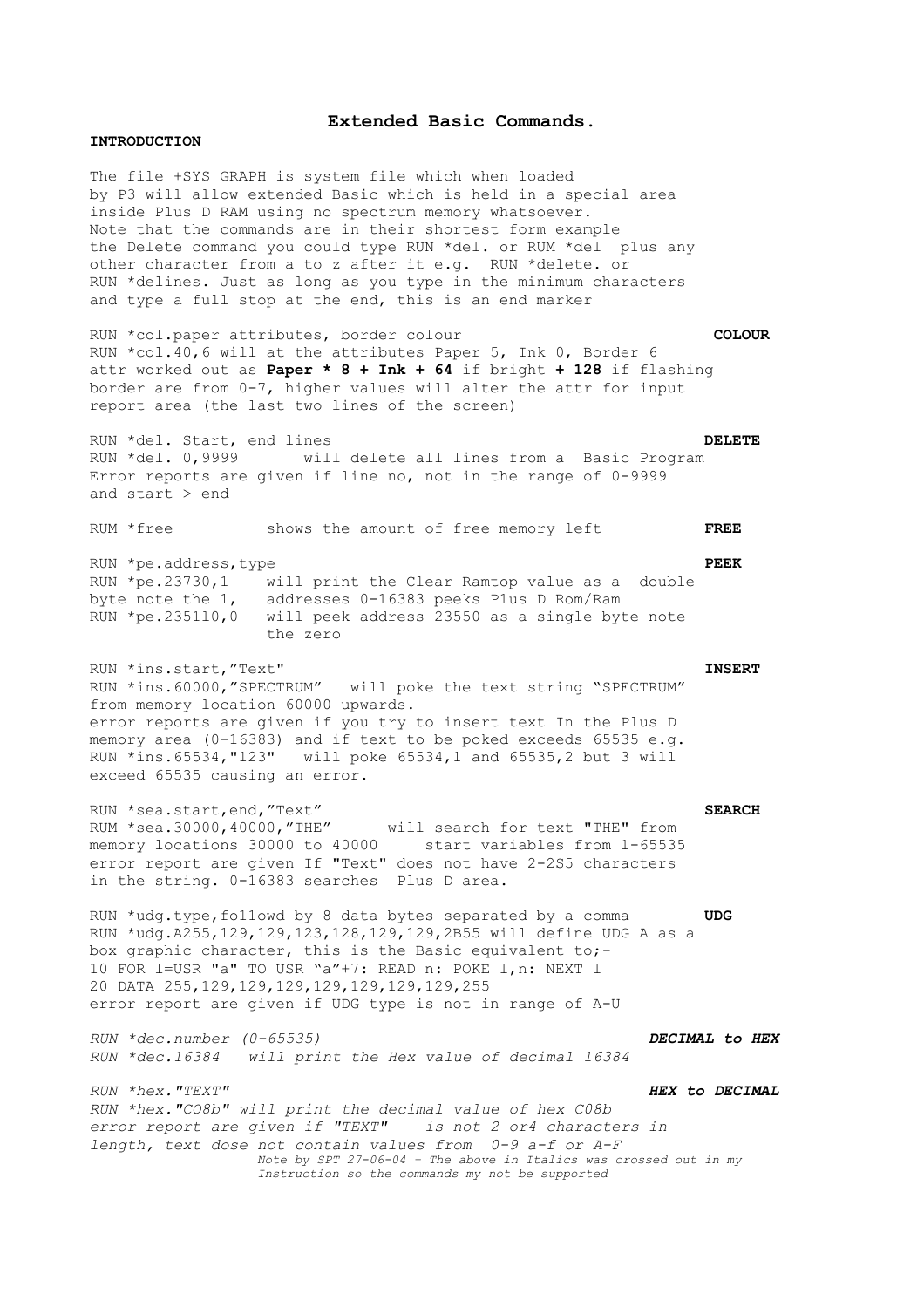<span id="page-11-0"></span>These commands are concerned with Graphics, useful with the Grapics mode of Plus D Hacker in Printing and Animating the Graphics Notice when searching through Graphics mode, a bar with variables these can help you set up the below commands. Error messages will be given if a Graphic will not fit on the Screen using most of the commands. RUN \*bl.start,end,poke byte **BLOCK** RUN \*bl.16384 to 22527 will poke byte zero into memory locations 16384 to 22527 in effect clearing the Display file but not the attributes. Error messages are given if start <  $16384$ , start > end, start=end RUN \*mo.start,newpos, no of bytes **MOVE** RUN \*mo. 16384,58624,6912 will move the Screen\$ display to addr 58624 onwards. error messages are given if mempos < 16384, and moving data past 05535 •.9. RUH ••0.23298,85884,3 Mill POKE 65S34,PEEK 23290 and POKE 65635,PEEK 23297 but POKE 65536,PEEK 23298 exceeds 65635 RUN \*pa.page number (0,1,3,4,6 or 7) **PAGE**  RUN pa.1 will page in the first extra Ram on the 128K spectrum Also see page 6 for more details. error messages are given if you are not in 128K mode, RAMTOP not below 49152, the Wrong page number. RUN \*gr. **GRID** This will Produce a grid of attributes to help position graphics on the screen accurately with the below commands. RUN \*sp.line,col,linedown,charsacr,addr,type,speed **SPRITE** RUN \*sp.0,10,64,4,32768,1,0 line 0-191 going down screen from Top 0 to bottom 192 PRINT AT col 0-31 columns across screen, left most pos is 0 cords line and col mark the Top left most position of Graphic, Sprite linedown 1-192 the size of the Graphic in lines down screen charsacr 1-32 the size of the Graphic in character squares across screen.linedown and charsacr are taken from the variables of the Graphic searcher on P1us D Hacker they are:- DWN (Linesdown) ACR (charsacr) addr 23296-65535 the address where the Graphic is stored type 0-3 defined as follow:- 1 Graphic will be placed on the screen 0 Extract Graphic from defined area on screen, store it at addr 2 CLS defined area onscreen, addr could be any value 3 INVERSE defined area on screen, addr could be any value speed 0 at full speed, any other value for slow speed RUN \*at.line,col,attrdown,attracr,addr,type **ATTR**  RUN \*at.0,10,8,4,40000,1 line and col same as sprite above attrdown 1-24, attracr 1-32, size of the attributes colour area type 0 or 1, 1 to place attributes to screen 0 to extract attributes from screen to addr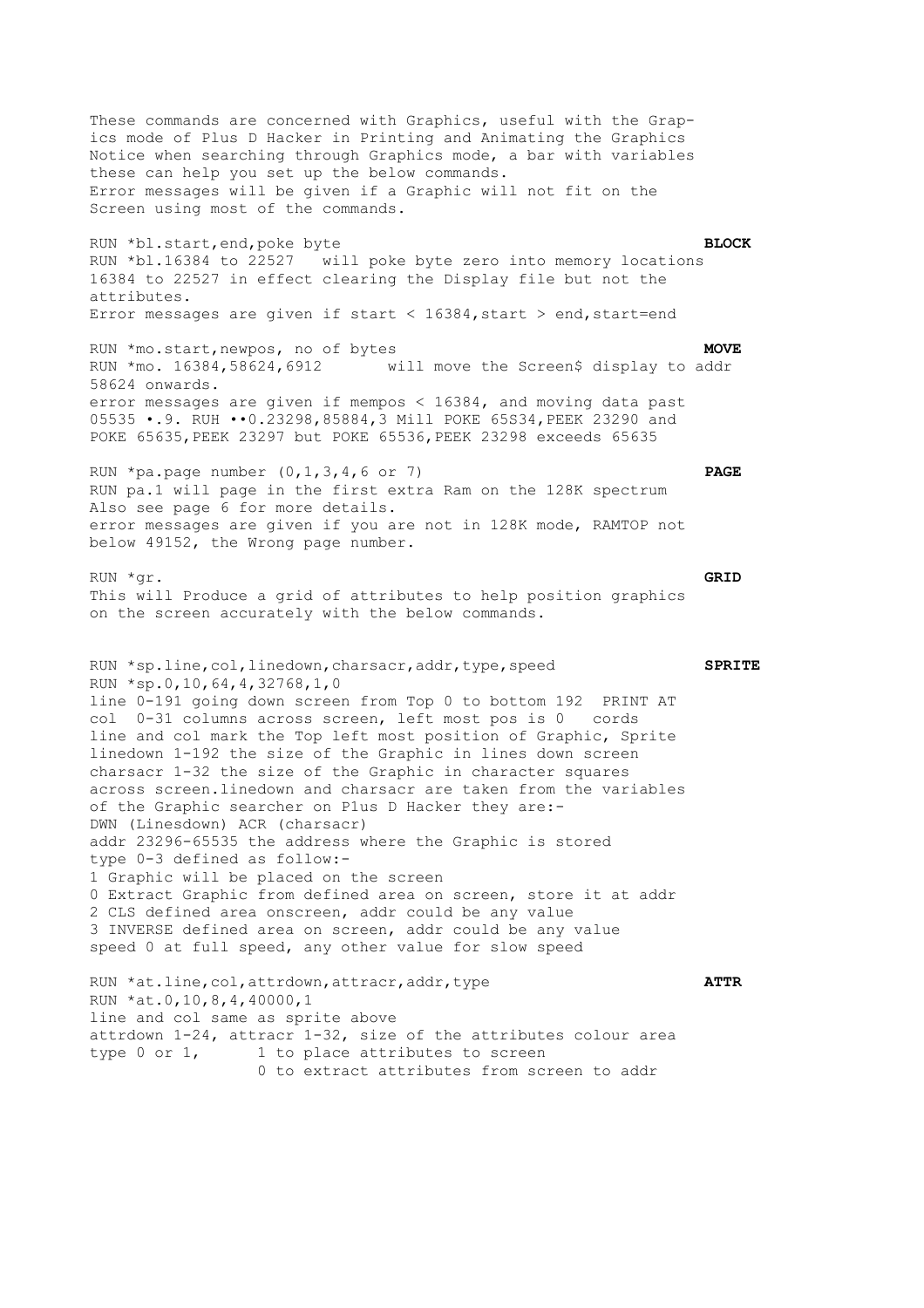<span id="page-12-0"></span>PUN \*fra.line, co1, linedown, charsacr, addr, sprites, repeat, speed RUN \*fra.88,14,16,2,32768,8,3,5 **FRAME**  If you have sprites that are stored one after the other of the game size which you would like to animate this command will take a lot of variables set up for lots of RUN \*sp. commands for each sprite. line, col, linedowm, characr, addr are the same as the \*sp. command only addr points to first graphic sprites this is the number of sprite to animate repeat the number of times you wish to repeat the animation speed 255 for maximum speed, 0 to pause each frame 1-254 pause speed, value 1 will animate each sprite 1/50 •ec i.e each TV scan frame, although this will slow down If you are animating very large graphics. The above example command will animate 8 sprites one after the other starting from memory location 32788 onwards,each sprite is 16 lines down by 2 characters across (the standard size for most sprites), the animation is repeated 3 times, each frame printed 5/50 sec at position 88,14 the Middle of the screen. RUN \*scr.line,co1,linedown,characr,dir,scrolls,speed **SCROLL** RUN \*scr.0,0,192,32,5,256,0

11ne,col, charasr same as sprite linedown, if scrolling defined area in direction:- 5 or 8 then use up to 192 line, 6 or 7 then use up to. 191 lines dir the direction of the defined area to be scrolled 5=left 8=right 7=up 8=down scrolls the number of scrolls (max 255 pixels) in direction dir 0 taken as 256 scrolls speed 0 for fast speed , any other for 1/50 a pixel scroll a sec although this will slow down if scrolling large area of screen.

*The Demo on side 2 of the enclosed tape will help to explain how to set up the Graphic commands, to do this ensure you have loaded the +SY8 GRAPH system file, then type LOAD "" and play Tape.* 

*Note by SPT 27-06-04 – The above Demo is not on the +D disk version of the software.*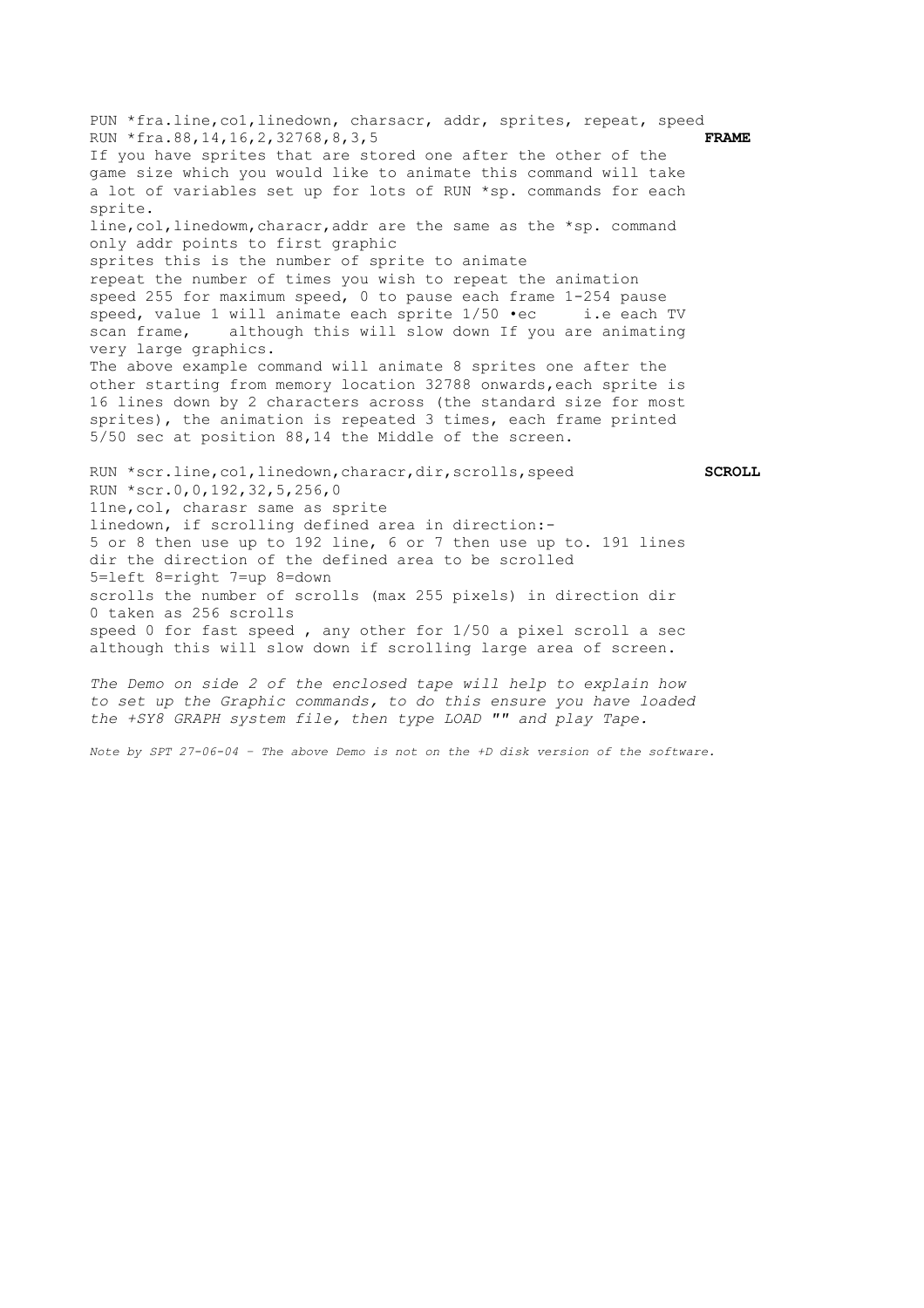## **Plus D Filler.**

#### <span id="page-13-0"></span>**Introduction**

Plus D filer will work on any version of the Plus D Interface, You will need a double sided Drive using Double sided Double Density Discs. To get started boot up your Plus D system file. Then LOAD in tie Tape Software by LOAD "". Then insert a Blank Disc into Drive 1 Press Eater to Format and Save the files to Disc. It is important from this point on that you do lot erase or save flies onto this Disc, you will see weird filenames when you cat the Disc this is ok, more is explained on the [Technical Info Page](#page-16-0)

Plus D Filer is a Random access filing system capable of storing 750 records, with each record containing up to 924 characters. You can also Draw lines and colour in each record. Each record is saved and loaded from Disc so it's important you do not slide the tab on the side of the Disc to into Protect.

To load in the Plus D Filer from Disc simple type RUN plus ENTER loading will take 11 seconds. Next you will see a menu on tie bottom 2 lines of the screens. Pressing keys A,L,N,E,W,S,N,C, will access filer routines described below.

### **Add**

Allots you to take a record and store it on Disc. The text you type out is in 42-character mode. There are also 9 other function keys which help to enter text.

Caps Shift +5 move cursor to the next position left Caps Shift +8 move cursor to the next position right Caps Shift +7 move cursor up one line Caps Shift +6 move cursor down one line

Enter move cursor to the start of the next line down

Caps Shift +2 toggle Caps lock mode Caps Shift +4 move text from cursor position to the right Caps Shift +3 move text from cursor position to the left Caps Shift +0 delete character on cursor position

Once you have finished typing out your text Press EMODE that is Caps/Symbol shift pressed together, then press y to confirm just in case you pressed EMODE by mistake, n will return you back to text mode. Next you will need to input the Paper Attributes for the screen as a number between 1-255. Attributes worked out as PAPER number \*8 INK number +64 if bright +l28 if flashing. For example: - Paper cyan, Ink black, bright on, would equal 104 (5\*8)+0+64=104 Next the Border colour needs to be imputed as a number 0 to 7

Once the main screen colour has been set you can colour and draw in lines over the text, 19 sets of colour and lines can be used. First, the prompt COLOUR IN SCREEN y/n comes up, typing n goes on to drawing lines. Pressing y will allow you to colour in parts of the screen. First the Attribute Paper colour needs to be inputed like above. Then position the colour cursor using keys QAOP to the top left position of where you like your colour attribute box to start, then press Space. You can now alter the size of the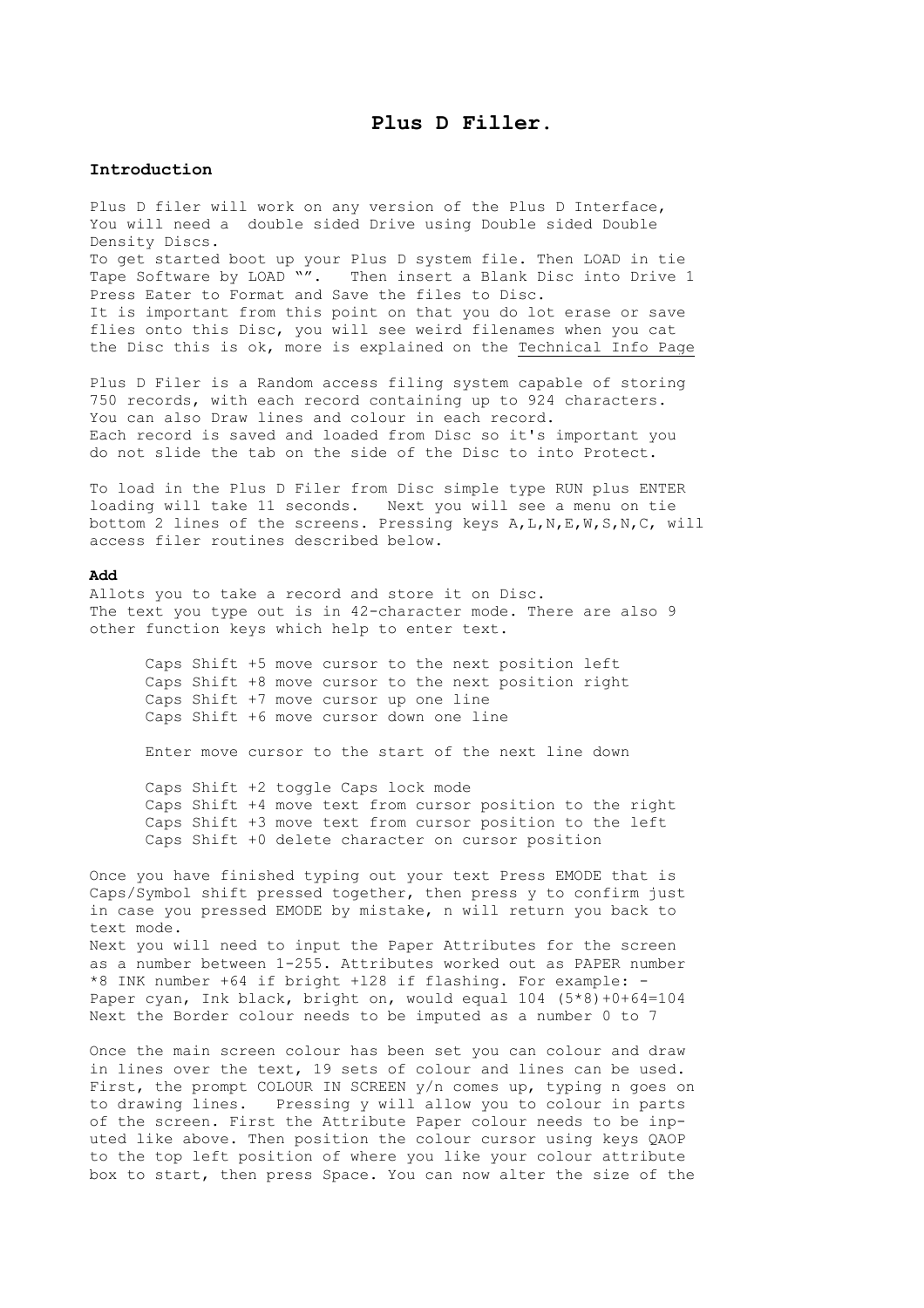<span id="page-14-0"></span>box using keys QAOP, once you are satisfied with the shape press Space again. You will then be prompted for MORE COLOUR y/n Press n to do into draw line code or y to colour in more of tie screen. You will notice on the right hand side of the prompt a number from 1 to 19 showing how many more colour boxes or drawing lines you can do. Once you reach zero you automatically go on to saving the record menu.

Drawing lines, set the dot start position with keys QAOP pressing Caps shift as well speeds up dot positioning. Press Space when - finished, Next the direction of which the line will be draw by pressing either QAOP. Then you can control the length of the line by pressing keys QA or OP depending on which direction you used pressing Caps shift as well speeds up line drawing. Once the line is set press Space again to go to the prompt MORE LINE DRAWING y for more lines or n to save the record. Once on the prompt REC 1- 750, input the records number you would like the text to be held on, typing zero will get the record number automatically to the next free record for the text to be saved on. When you eventually go back to the main menu you will see what record number was chosen by looking at the number on the far right hand side of the Menu, Don't worry if you accidentally typed in a record number that you have already used the message :-RECORD NUMBER EXISTS overwrite y/n comes up typing n will leave the record alone and allow you to type in another one, if you typed Y then the record will be overwritten and resaved. Next type in a filename of up to 15 characters you would like the record to be called, Note the first character of the record cannot be a number 0-9 and you must type 2 characters or more text for the filename. Once complete a short pause of 1 to 2 secs for the record to save to Disc.

#### **LOAD**

This option will display a record from Disc to the screen, there are two ways in which a record can be loaded, the first is by directly typing in the record number from 1-750. If you typed in a record number which you did not use then the message ;-**RECORD DOES NOT EXIST** comes up.

The other way to access the record is by typing in the filename you do not have to type the full name but must type at least two characters it does not matter it the characters are upper or lower case. Then the searching for the filename starts from record l, if part of the filename is found the record is loaded then the prompt **IS THIS THE FILE Y/N** is displayed, typing y will go to the main menu, typing n will search for more files that may be the same, if no more are found the message FILE NOT FOUND comes up.

#### **Next**

This is similar to the Load option only this time no record num ber or filename is Needed as this option will load in the next used record that was last loaded or saved taken from the number as seen on the main menu on the far right hand side.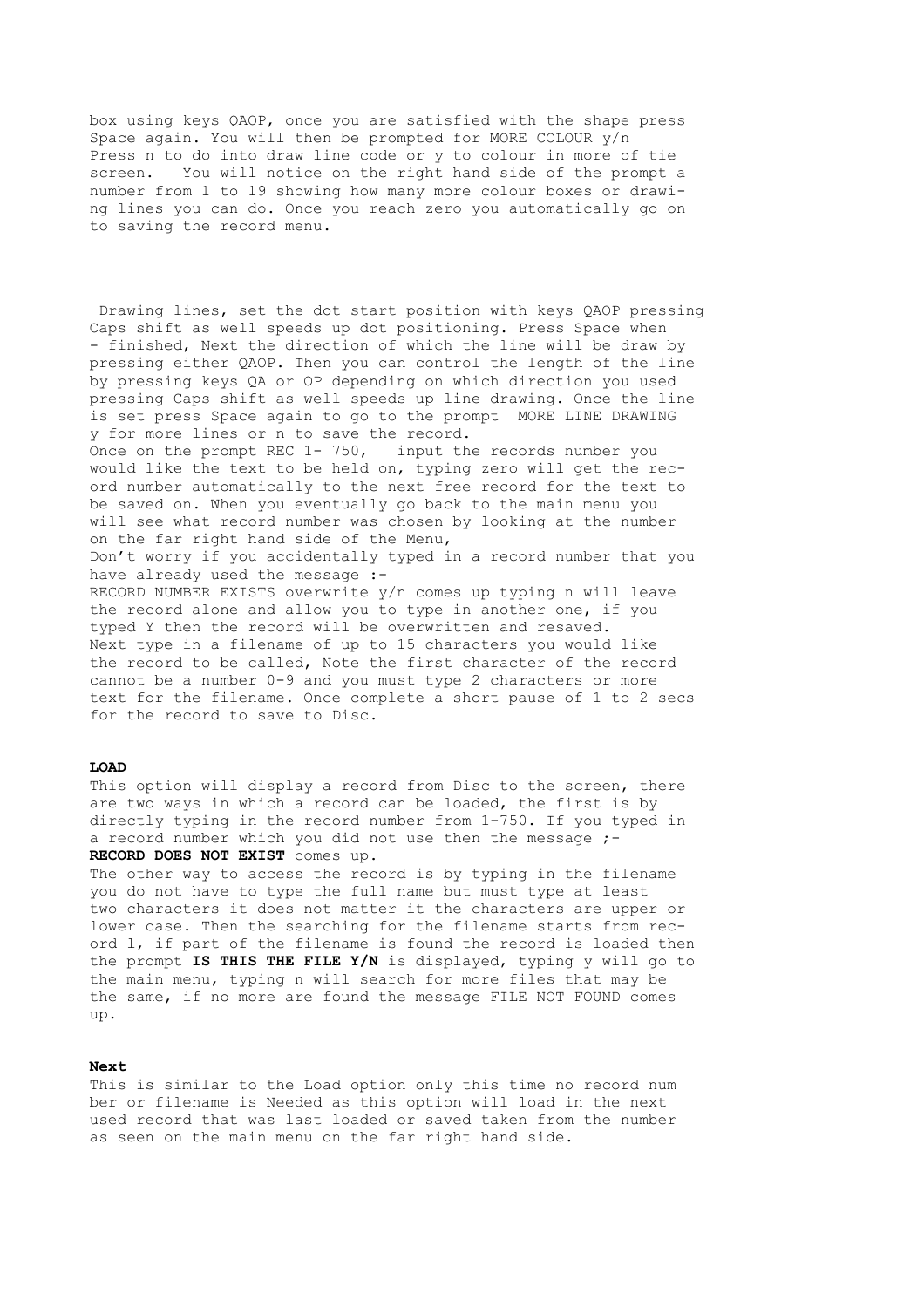#### <span id="page-15-0"></span>**Edit**

If you need to update a record to put in new data or alter text then this option will edit the record for you. You can type in the record number directly or type in the filename just like the load option. Once the record is found and displayed the message - **EDIT THIS RECORD y/n** appears if you choose the filename option typing n will search for more similar filenames. Typing y will allow you to alter the text only on the record, you cannot alter the colour or drawing lines. Press EMODE and the record will save back automatically along with the colour and drawing line data.

#### **Wipe**

The option will erase and wipe out a selected record by either typing in the record number or filename like the load option, when selected record is found and printed to screen the message-ERASE THIS RECORD  $y/n$  comes up press  $y$  to confirm to erase this record, typing a will search more similar filenames, if you inptted a record number directly then pressing n will go back to tie Menu.

#### **Search**

This option allows you to search for text in each record. its a slow process as each record has to be loaded from disc and searched individually it can take up to 8 minutes to search through all 750 records. However the routine will not search records that are not used it just skips these. You will need to input the string of text to search for, at least 2 characters, Next the record number you would like to search from needs to be inputted. Once found the record is printed to the screen and the Message:- SEARCH MORE TEXT y/n appears, n will go back to the Menu, y will continue to search for more text. Note pressing space at any time during the search will abort to the Main Menu.

#### **Memory**

Pressing key m will display how my records you used and how many are free for adding more records.

## **Copy**

This will copy what is shown on the screen to the printer, equivelent to the Basic command COPY SCREEN\$ 1 or pressing the Snapshot button then key 1.

Pressing space from the Main menu goes back to Basic to access the file record Catalogue which is programmed in basic for ease of use to print the files to screen or printer.